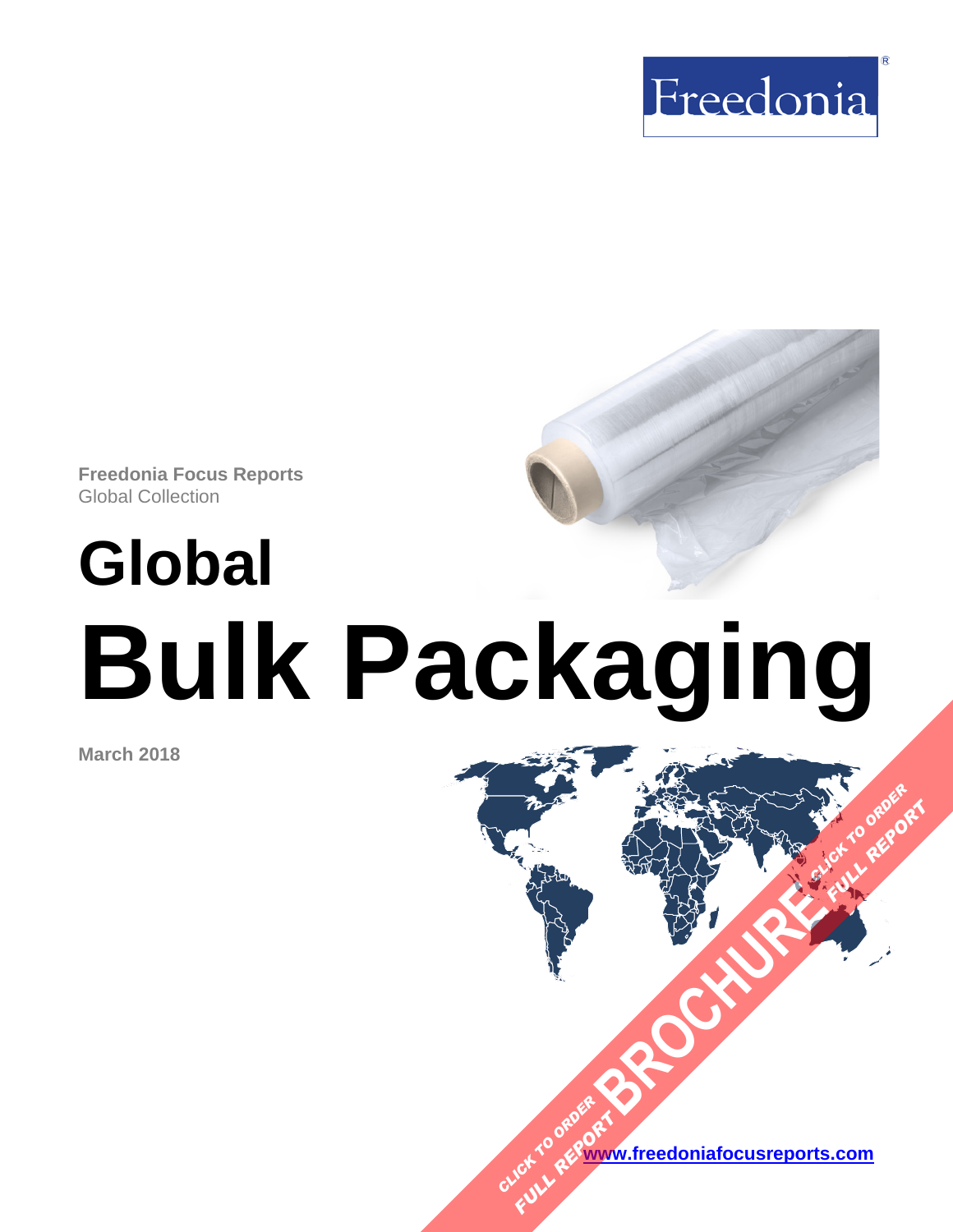# **Table of Contents**

| 1. Highlights                          |                |  |
|----------------------------------------|----------------|--|
| 2. Global Overview & Forecasts         | 5              |  |
| Demand by Product                      | 5              |  |
| <b>Shipping Sacks</b>                  | 6              |  |
| Film Wrap                              | 7              |  |
| <b>Other Flexible</b>                  | $\overline{7}$ |  |
| Drums                                  | 9              |  |
| Pails                                  | 9              |  |
| Other Rigid                            | 10             |  |
| Demand by Market                       | 12             |  |
| <b>Chemicals &amp; Pharmaceuticals</b> | 13             |  |
| Food & Beverage                        | 14             |  |
| <b>Other Nondurables</b>               | 15             |  |
| <b>Other Markets</b>                   | 16             |  |
| 3. Regional Segmentation & Forecasts   | 18             |  |
| <b>Regional Demand Overview</b>        | 18             |  |
| North America                          | 20             |  |
| Western Europe                         | 22             |  |
| Asia/Pacific                           | 24             |  |
| <b>Other Regions</b>                   | 26             |  |
| <b>Central &amp; South America</b>     | 27             |  |
| Eastern Europe                         | 27             |  |
| Africa/Mideast                         | 27             |  |
| 4. Industry Structure                  | 29             |  |
| <b>Industry Characteristics</b>        | 29             |  |
| <b>Market Share</b>                    | 30             |  |
| Greif                                  | 31             |  |
| <b>MAUSER</b>                          | 32             |  |
| Signode Industrial Group               | 32             |  |
| 5. About This Report                   | 34             |  |
| Scope & Method                         | 34             |  |
| Sources                                | 35             |  |
| <b>Industry Codes</b>                  | 35             |  |
| Resources                              | 36             |  |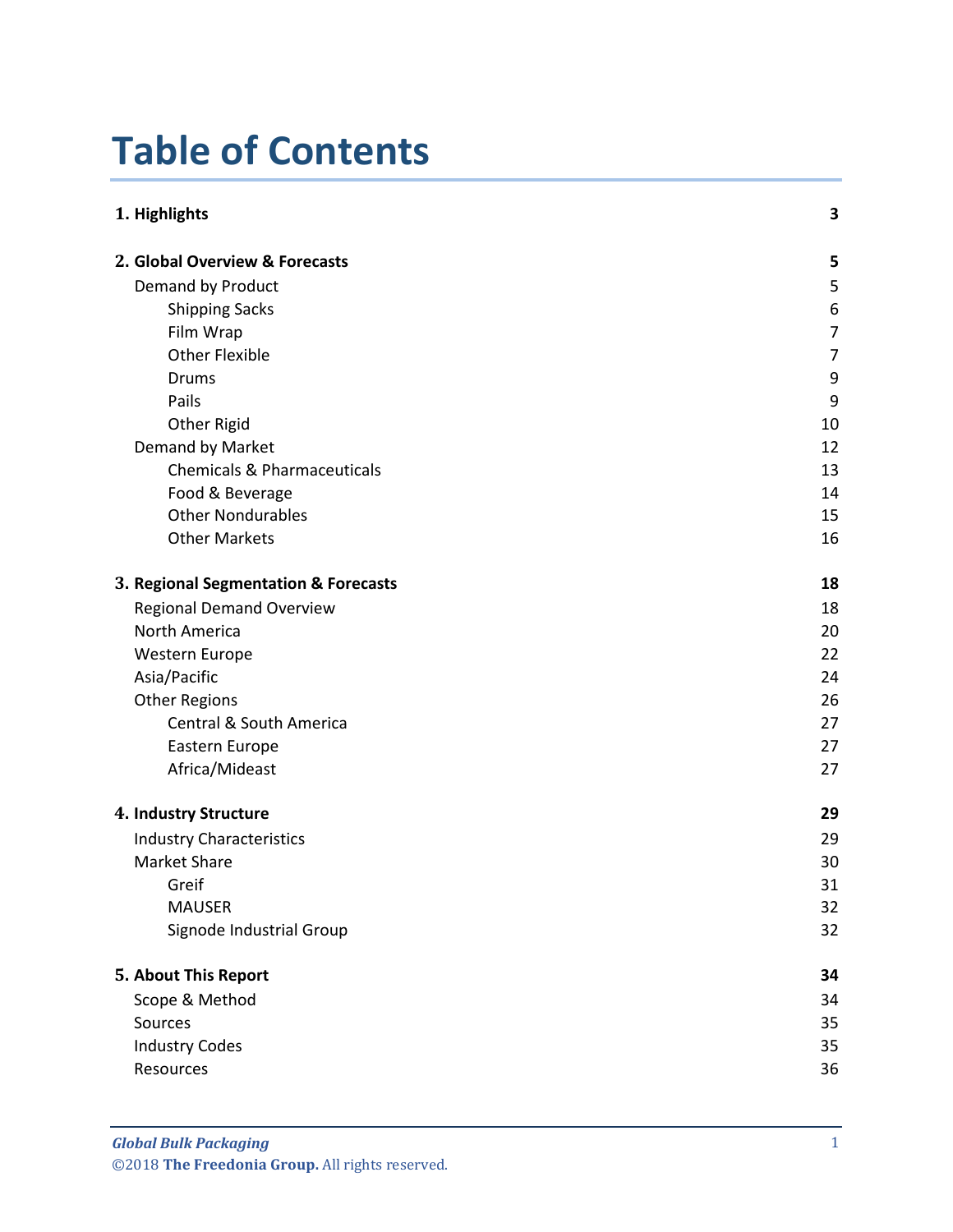# **List of Tables & Figures**

| Figure 1   Global Bulk Packaging Market Outlook, 2016 - 2021                        | 4  |
|-------------------------------------------------------------------------------------|----|
| Figure 2   Global Bulk Packaging Demand by Product, 2006 - 2021 (US\$ mil)          | 5  |
| Table 1   Global Bulk Packaging Demand by Product, 2006 - 2021 (US\$ mil)           | 5  |
| Figure 3   Global Bulk Packaging Demand by Product, 2006 - 2021 (%)                 | 11 |
| Figure 4   Global Bulk Packaging Demand by Market, 2006 - 2021 (US\$ mil)           | 12 |
| Table 2   Global Bulk Packaging Demand by Market, 2006 - 2021 (US\$ mil)            | 12 |
| Figure 5   Global Bulk Packaging Demand by Market, 2006 - 2021 (%)                  | 17 |
| Figure 6   Global Bulk Packaging Demand by Region, 2006 - 2021 (US\$ mil)           | 18 |
| Table 3   Global Bulk Packaging Demand by Region, 2006 - 2021 (US\$ mil)            | 18 |
| Figure 7   Global Bulk Packaging Demand by Region, 2006 - 2021 (%)                  | 19 |
| Figure 8   North America: Bulk Packaging Demand by Product, 2006 - 2021 (US\$ mil)  | 20 |
| Figure 9   North America: Bulk Packaging Demand by Market, 2006 - 2021 (US\$ mil)   | 20 |
| Table 4   North America: Bulk Packaging Demand by Product & Market, 2006 - 2021     |    |
| (US\$ mil)                                                                          | 21 |
| Figure 10   Western Europe: Bulk Packaging Demand by Product, 2006 - 2021 (US\$     |    |
| mil)                                                                                | 22 |
| Figure 11   Western Europe: Bulk Packaging Demand by Market, 2006 - 2021 (US\$      |    |
| mil)                                                                                | 22 |
| Table 5   Western Europe: Bulk Packaging Demand by Product & Market, 2006 -         |    |
| 2021 (US\$ mil)                                                                     | 23 |
| Figure 12   Asia/Pacific: Bulk Packaging Demand by Product, 2006 - 2021 (US\$ mil)  | 24 |
| Figure 13   Asia/Pacific: Bulk Packaging Demand by Market, 2006 - 2021 (US\$ mil)   | 24 |
| Table 6   Asia/Pacific: Bulk Packaging Demand by Product & Market, 2006 - 2021      |    |
| (US\$ mil)                                                                          | 25 |
| Figure 14   Other Regions: Bulk Packaging Demand by Region, 2006 - 2021 (US\$ mil)  | 26 |
| Figure 15   Other Regions: Bulk Packaging Demand by Product, 2006 - 2021 (US\$ mil) | 26 |
| Table 7   Other Regions: Bulk Packaging Demand by Region & Product, 2006 - 2021     |    |
| (US\$ mil)                                                                          | 28 |
| Figure 16   Global Bulk Packaging Market Share by Company, 2016 (%)                 | 30 |
| Table 8   Leading Suppliers to the Global Bulk Packaging Market                     | 31 |
| Table 9   Industry Codes Related to Bulk Packaging                                  | 35 |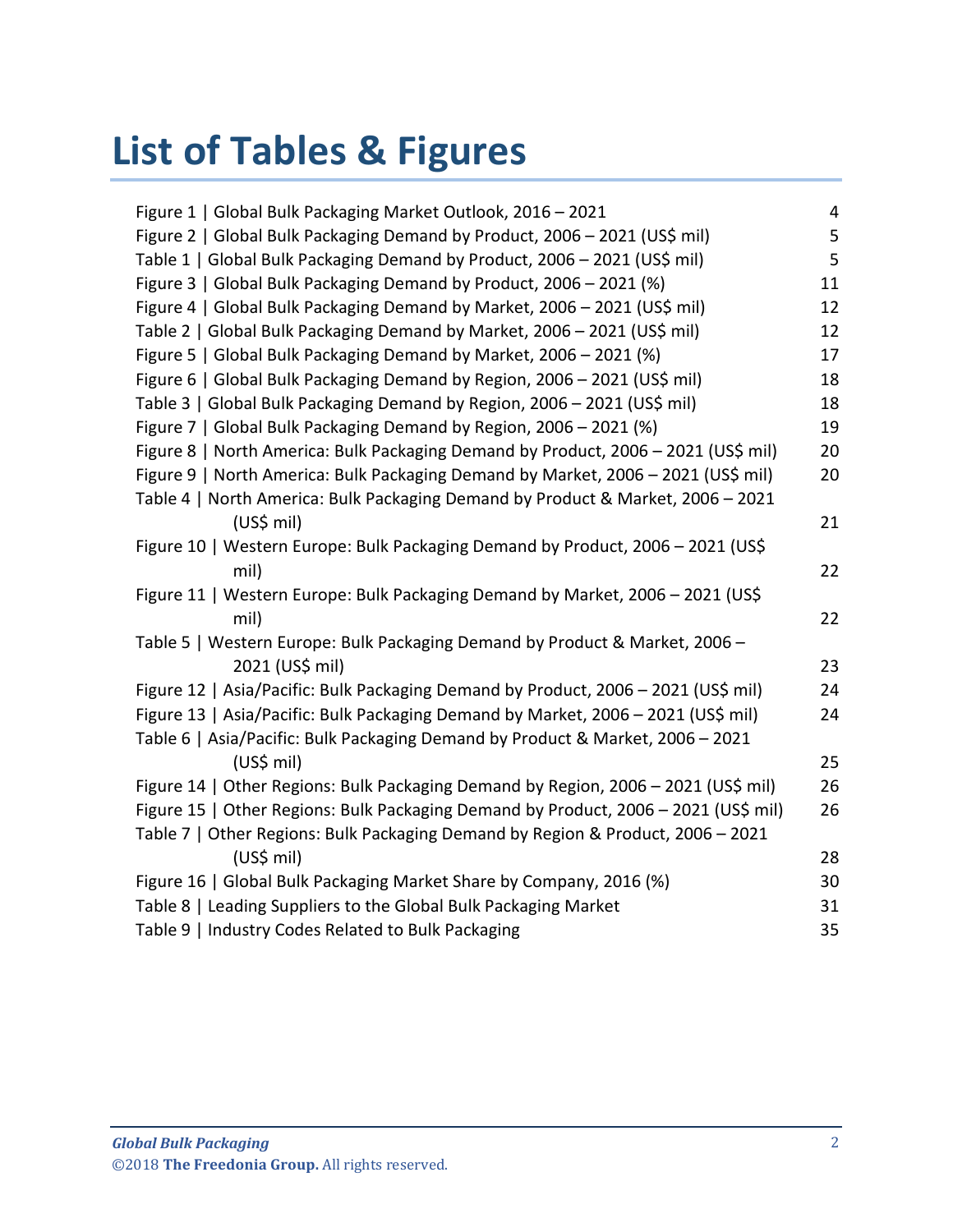# <span id="page-3-0"></span>**About This Report**

# <span id="page-3-1"></span>**Scope & Method**

This report forecasts to 2021 global demand for bulk packaging by product, market, and major world region in nominal US dollars at the manufacturer level. Product segments include:

- shipping sacks
- film wrap
- other flexible products such as FIBCs, strapping, and liners
- drums
- pails
- other rigid products such as bulk boxes, RIBCs, and material handling containers

Reported markets encompass:

- chemicals and pharmaceuticals
- food and beverage
- other nondurable goods
- other markets such as durable goods, mining products, and warehouse/distribution uses.

Major world regions include North America, Western Europe, Asia/Pacific, and all other regions.

To illustrate historical trends, world, product, market, and regional demand (including product and market segments) are provided for 2006, 2011, and 2016.

Excluded from this report are nonpackaging applications for textile sacks, such as money bags and sand bags for flood control; pallets and wood containers; and corrugated and solid fiberboard containers other than bulk boxes and corrugated rigid intermediate bulk containers. The report also excludes cans, bottles, jars, and tubs used for the retail packaging of bulk sizes of foods and other consumer goods.

This report quantifies trends in terms of compound annual growth rates (CAGRs), which, by definition, employ in their calculation only the first and last datapoints over a period. The CAGR is used to describe forecast growth, defined as the trend beginning in the base year and ending in the forecast year. Forecasts are developed via the identification and analysis of pertinent statistical relationships and other historical trends and events, as well as their expected impact over the forecast period. Readers are encouraged to consider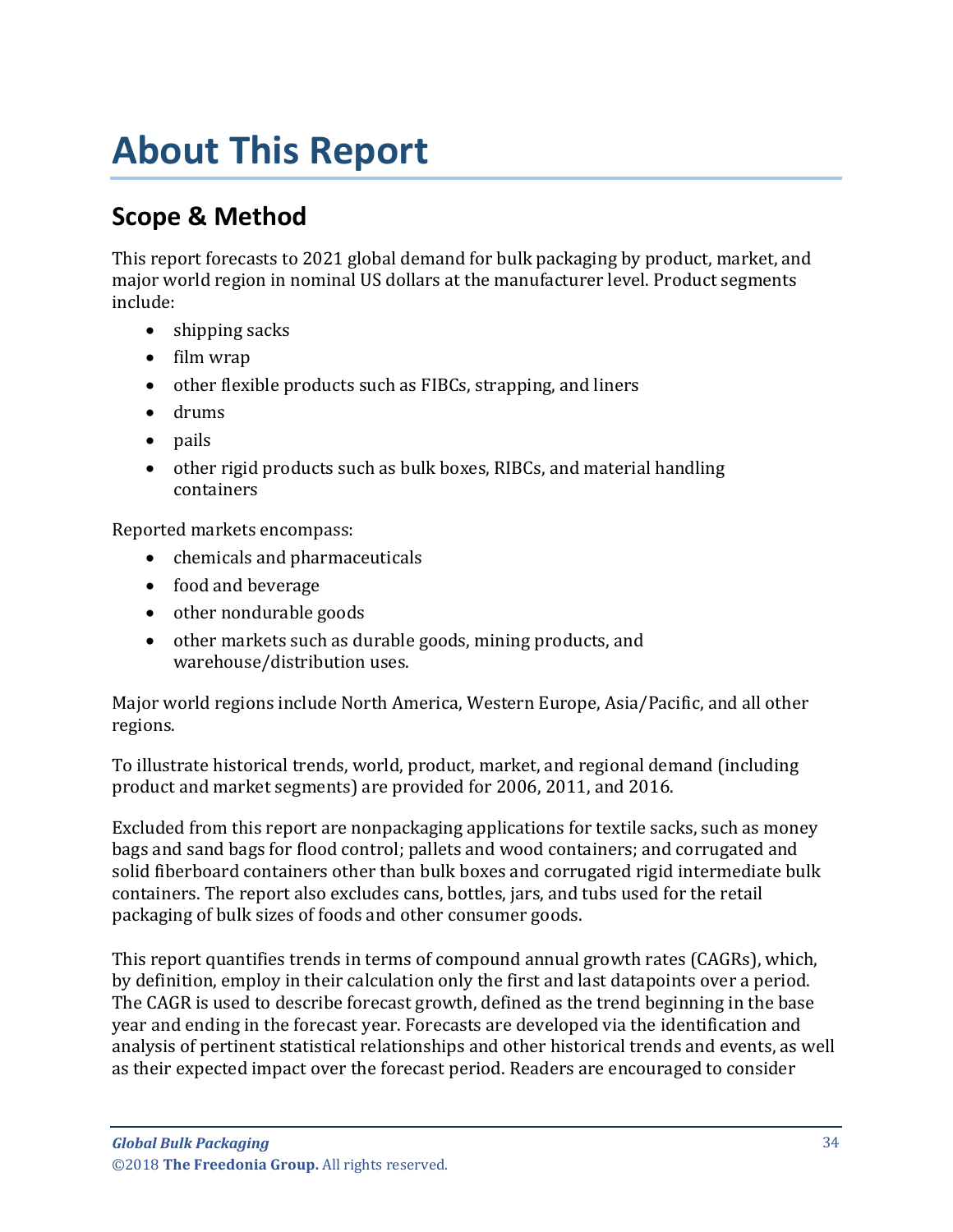#### **About This Report**

historical volatility when assessing particular annual values along the forecast trend, including in the forecast year.

Other various topics, including profiles of pertinent leading suppliers, are covered in this report. A full outline of report items by page is available in the Table of Contents.

# <span id="page-4-0"></span>**Sources**

*Global Bulk Packaging* (FW30052) is based on [a comprehensive industry study](http://www.freedoniagroup.com/DocumentDetails.aspx?ReferrerId=FL-FOCUS&studyid=3612) published by The Freedonia Group. Reported findings represent the synthesis and analysis of data from various primary, secondary, macroeconomic, and demographic sources including:

- firms participating in the industry, and their suppliers and customers
- government/public agencies
- national, regional, and international non-governmental organizations
- trade associations and their publications
- the business and trade press
- indicator forecasts by The Freedonia Group
- the findings of other reports and studies by The Freedonia Group

Specific sources and additional resources are listed in the Resources section of this publication for reference and to facilitate further research.

# <span id="page-4-1"></span>**Industry Codes**

<span id="page-4-2"></span>

| Table 9   Industry Codes Related to Bulk Packaging                                                |                                                    |            |                                                            |  |
|---------------------------------------------------------------------------------------------------|----------------------------------------------------|------------|------------------------------------------------------------|--|
| <b>NAICS/SCIAN 2007</b>                                                                           |                                                    | <b>SIC</b> |                                                            |  |
| <b>Standard Industrial Classification</b><br><b>North American Industry Classification System</b> |                                                    |            |                                                            |  |
| 314910                                                                                            | <b>Textile Bag and Canvas Mills</b>                | 2393       | <b>Textile Bags</b>                                        |  |
| 322211                                                                                            | Corrugated and Solid Fiber Box Manufacturing       | 2653       | Corrugated and Solid Fiber Boxes                           |  |
| 322219                                                                                            | <b>Other Paperboard Container Manufacturing</b>    | 2655       | Fiber Cans, Drums, and Similar Products                    |  |
| 326112                                                                                            | Plastics Packaging Film and Sheet<br>Manufacturing | 2671       | Packaging Paper and Plastics Film, Coated and<br>Laminated |  |
| 326199                                                                                            | All Other Plastics Product Manufacturing           | 3089       | <b>Plastic Products, NEC</b>                               |  |
| 332439                                                                                            | <b>Other Metal Container Manufacturing</b>         | 3412       | Metal Barrels, Drums, and Pails                            |  |

Source: US Census Bureau

# **Copyright & Licensing**

The full report is protected by copyright laws of the United States of America and international treaties. The entire contents of the publication are copyrighted by The Freedonia Group.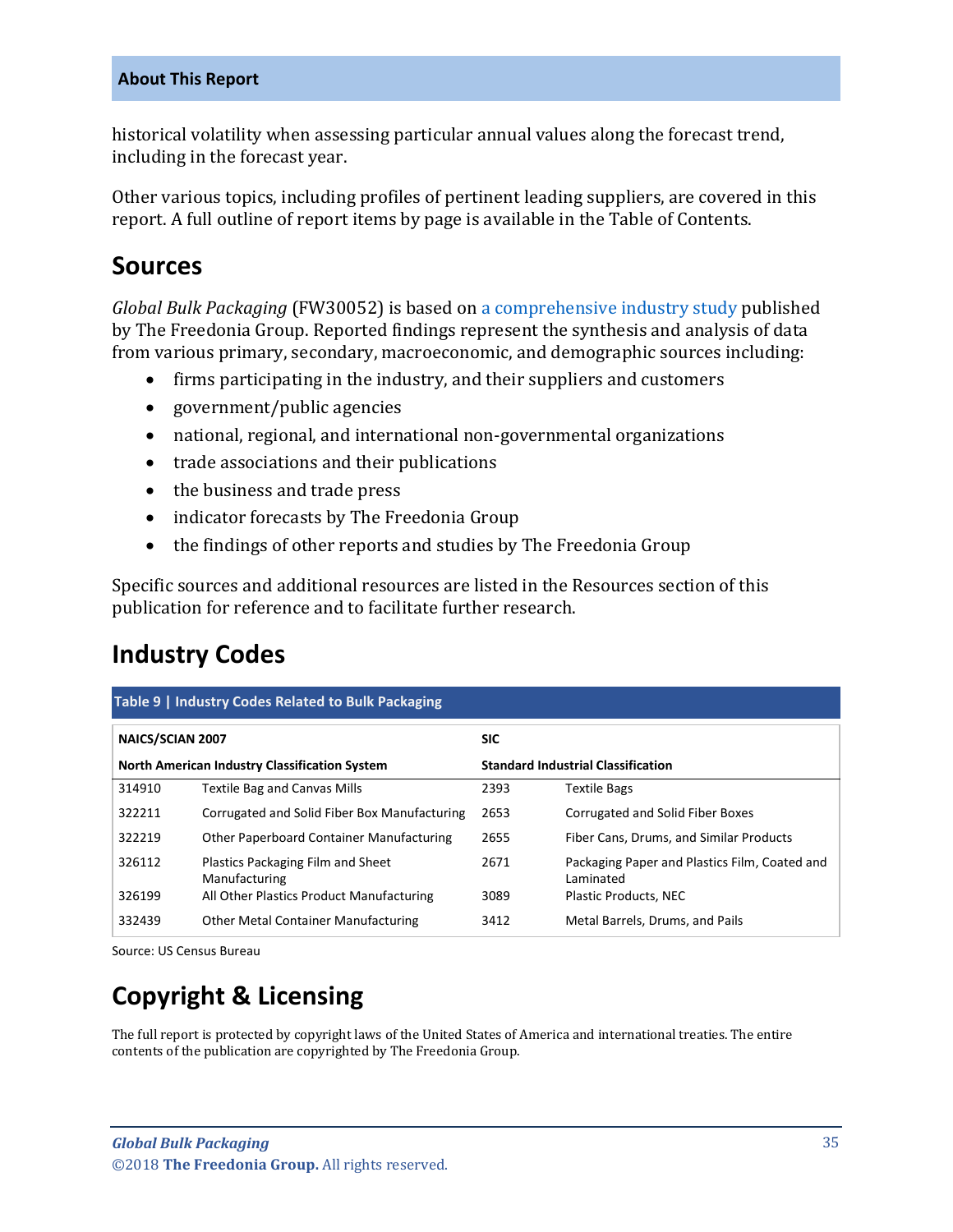# <span id="page-5-0"></span>**Resources**

#### **The Freedonia Group**

 *[Global Bulk Packaging Market,](http://www.freedoniagroup.com/DocumentDetails.aspx?ReferrerId=FL-FOCUS&studyid=3612)* March 2018 **[Freedonia Industry Studies](http://www.freedoniagroup.com/Home.aspx?ReferrerId=FL-Focus)**

 *[Global Pharmaceutical Packaging,](http://www.freedoniagroup.com/DocumentDetails.aspx?ReferrerId=FL-FOCUS&studyid=3591)* January 2018  *[Protective Packaging Market in the US,](http://www.freedoniagroup.com/DocumentDetails.aspx?ReferrerId=FL-FOCUS&studyid=3544)* November 2017  *[Stretch & Shrink Film Market in the US,](http://www.freedoniagroup.com/DocumentDetails.aspx?ReferrerId=FL-FOCUS&studyid=3561)* September 2017  *[Converted Flexible Packaging Market in the US,](http://www.freedoniagroup.com/DocumentDetails.aspx?ReferrerId=FL-FOCUS&studyid=3522)* May 2017  *[Global Protective Packaging Market,](http://www.freedoniagroup.com/DocumentDetails.aspx?ReferrerId=FL-FOCUS&studyid=3511)* May 2017  *[Rigid Bulk Packaging,](http://www.freedoniagroup.com/DocumentDetails.aspx?ReferrerId=FL-FOCUS&studyid=3460)* September 2016  *[Retail Ready Packaging,](http://www.freedoniagroup.com/DocumentDetails.aspx?ReferrerId=FL-FOCUS&studyid=3433)* July 2016  *[Corrugated & Paperboard Boxes,](http://www.freedoniagroup.com/DocumentDetails.aspx?ReferrerId=FL-FOCUS&studyid=3398)* April 2016  *[World Corrugated Boxes,](http://www.freedoniagroup.com/DocumentDetails.aspx?ReferrerId=FL-FOCUS&studyid=3339)* November 2015

#### **[Freedonia Focus Reports](https://www.freedoniafocusreports.com/redirect.asp?progid=89534&url=/)**

 *[Global Pharmaceutical Packaging](https://www.freedoniafocusreports.com/Global-Pharmaceutical-Packaging-FW30018/) [Protective Packaging: United States](https://www.freedoniafocusreports.com/Protective-Packaging-United-States-FF30020/) [Converted Flexible Packaging: United States](https://www.freedoniafocusreports.com/Converted-Flexible-Packaging-United-States-FF30014/) [Global Protective Packaging](https://www.freedoniafocusreports.com/Global-Protective-Packaging-FW30020/) [Rigid Bulk Packaging: United States](https://www.freedoniafocusreports.com/Rigid-Bulk-Packaging-United-States-FF30026/) [Retail Ready Packaging: United States](https://www.freedoniafocusreports.com/Retail-Ready-Packaging-United-States-FF30061/) [Corrugated & Paperboard Boxes: United States](https://www.freedoniafocusreports.com/Corrugated-Paperboard-Boxes-United-States-FF30013/) [World Corrugated Boxes](https://www.freedoniafocusreports.com/World-Corrugated-Boxes-FW30013/)* **[Freedonia Custom Research](http://www.freedoniagroup.com/CustomResearch.aspx?ReferrerId=FL-Focus)**

## **Trade Publications**

*Automotive Logistics Bulk Distributor Bulk Transporter Inbound Logistics Packaging Digest Packaging World Plastics News Plastics Technology*

### **Agencies & Associations**

American Chemistry Council European Flexible Intermediate Bulk Container Association (EFIBCA) Fibre Box Association